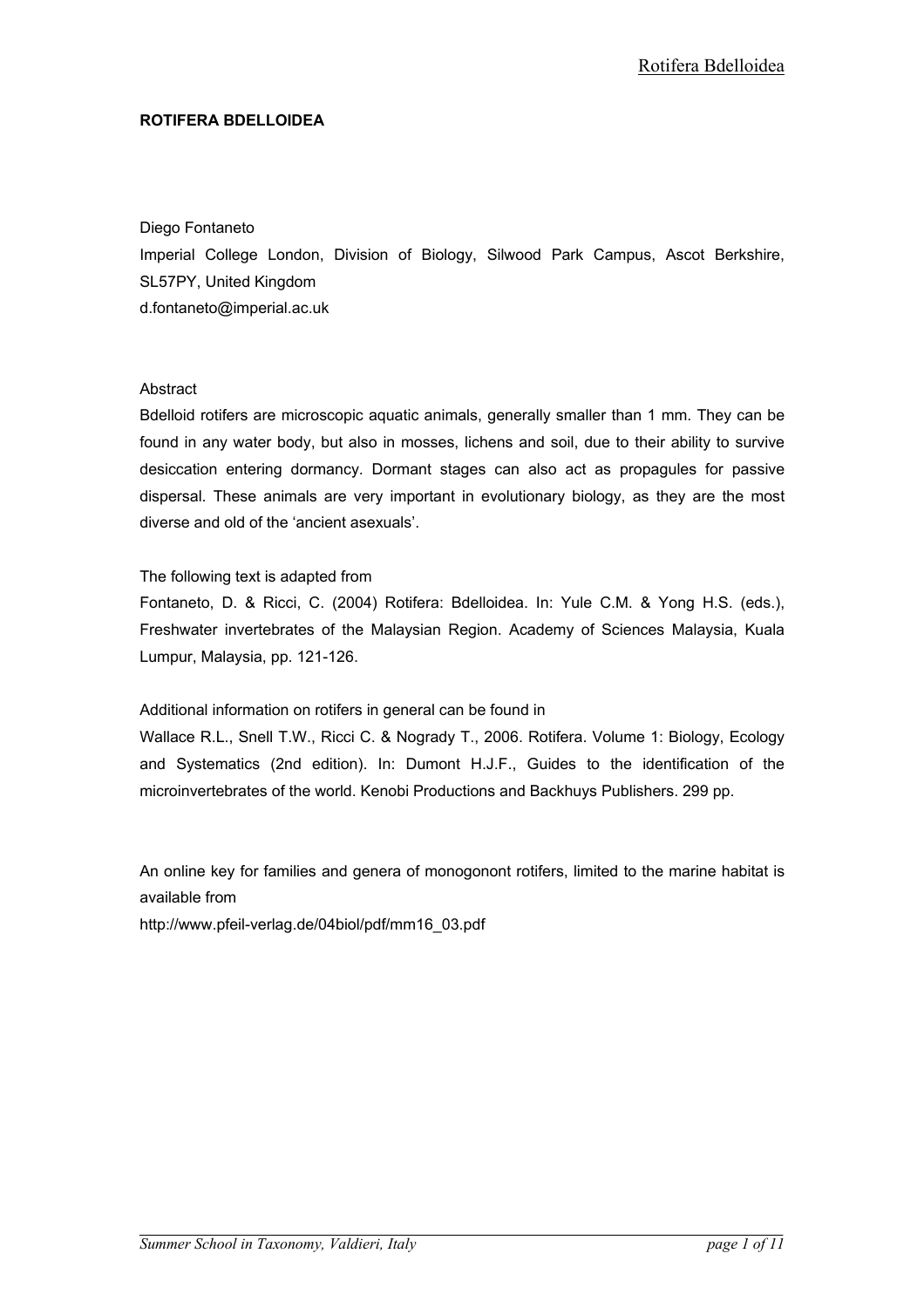# 1. Introduction

The Bdelloidea is a class of rotifers that reproduce through ameiotic parthenogenesis only, and that are very common in several aquatic habitats (Donner 1965; Gilbert 1983; Ricci 1992; Mark Welch and Meselson 2000), and they have been named "evolutionary scandals" by Maynard Smith (1986), as they survived and speciated in the absence of sex. Bdelloids have rather uniform morphology and microscopic size (body length between 150–1500 µm). Almost all bdelloids are able to undergo a form of dormancy, called anhydrobiosis, to withstand unfavourable periods in their habitat (Gilbert 1974; Ricci 1987, 1998, 2001). Because of dormancy and parthenogenetic reproduction, several species are though to be cosmopolitan (Fontaneto et al. 2006, 2007a, 2008).

The class Bdelloidea consists of three orders (Adinetida, Philodinavida and Philodinida), four families, 19 genera and about 460 species recognized on morphology only (Donner 1965; Melone and Ricci 1995; Segers 2007).

The name bdelloids is derived from the Greek name for leeches (bdella) which they resemble when creeping on a substrate with leech-like movements. Their body consists of three regions: head, trunk and foot (Fig. 1). The head and foot appear segmented (pseudosegments) and are telescopically retractable into the trunk. A retractable rostrum is present on the head, that is clearly visible when the rotifer is creeping. A peculiar structure of bdelloids is the rotatory apparatus, called the corona, that in this class typically consists of two ciliated discs, the trochi, elevated on retractable pedicels. The cilia of each trochus are arranged along two parallel lines, and surround the ventral mouth opening. Bdelloids use their corona to create currents in water to convey food particles toward the mouth; ciliary beating also allows the rotifer to swim. The corona is developed in the order Philodinida, reduced in size and function in the Philodinavida, and transformed into a ventral ciliated field in the Adinetida (Melone and Ricci 1995). A dorsal antenna is present in all bdelloids. Eyes can be present on the rostrum or the head. A strong muscular pharynx forms the masticatory apparatus and is called the mastax; it consists of hard articulated pieces, trophi (Fig. 2), and the musculature connected to them. In contrast to monogonont rotifers, bdelloids present a unique trophi morphology, called ramate (De Beauchamp 1909; Melone et al. 1998; Melone and Fontaneto 2005). The trunk is the major region, and contains gonads, nephridia and gut, each connected to the dorsal cloaca. The reproductive apparatus consists of paired gonads (germarium), each embedded into a large gland, the vitellarium. Both germovitellaria are lateral to the gut, and eggs or embryos (in viviparous species) can be seen in the trunk. Caudally to it is the foot, with spurs and a number (2–4) of extensible toes, all bearing the openings of pedal glands.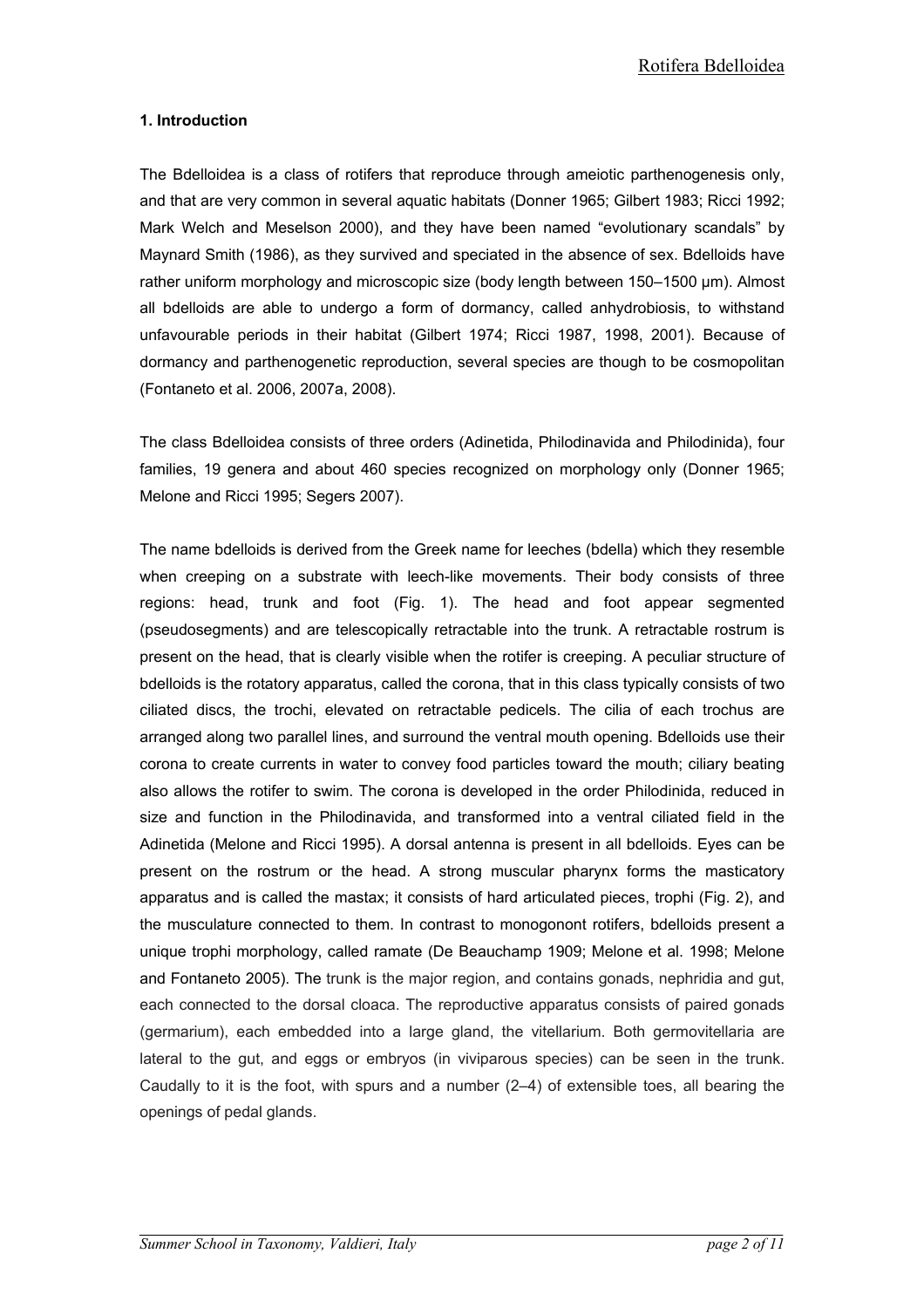

Fig. 1 Examples of bdelloid species: A) Adineta vaga, B) Habrotrocha gracilis, C) Philodina vorax; a, dorsal antenna; g, gut; gv, germovitellaria; m, mastax; r, rostrum; s, spurs; t, trochi; to, toes. Scale bars, 50 µm. (A, C modified from Donner 1965; B modified from Song and Kim 2000).

## 2. General Biology

Except for one species, Abrochtha carnivora, which preys upon other rotifers (Ricci et al. 2001), bdelloids feed by filtering or scraping or browsing small food items, such as bacteria, unicellular algae, yeasts or particulate organic matter (Ricci 1984).

Bdelloid rotifers dwell on the bottom of lotic and lentic waters, as well as in the thin water film surrounding soil particles, mosses or lichens. Many bdelloids can swim, but in general only occasionally and for short distances, thus some species can be occasionally found in plankton samples (Pejler and Berzinš 1993). Few bdelloids are epizoic and only one, Zelinkiella synaptae, is strictly marine.

Physical and chemical requirements are not well known and spatial and temporal distribution of bdelloids is often patchy and probably depends on food sources (Ricci and Balsamo 2000).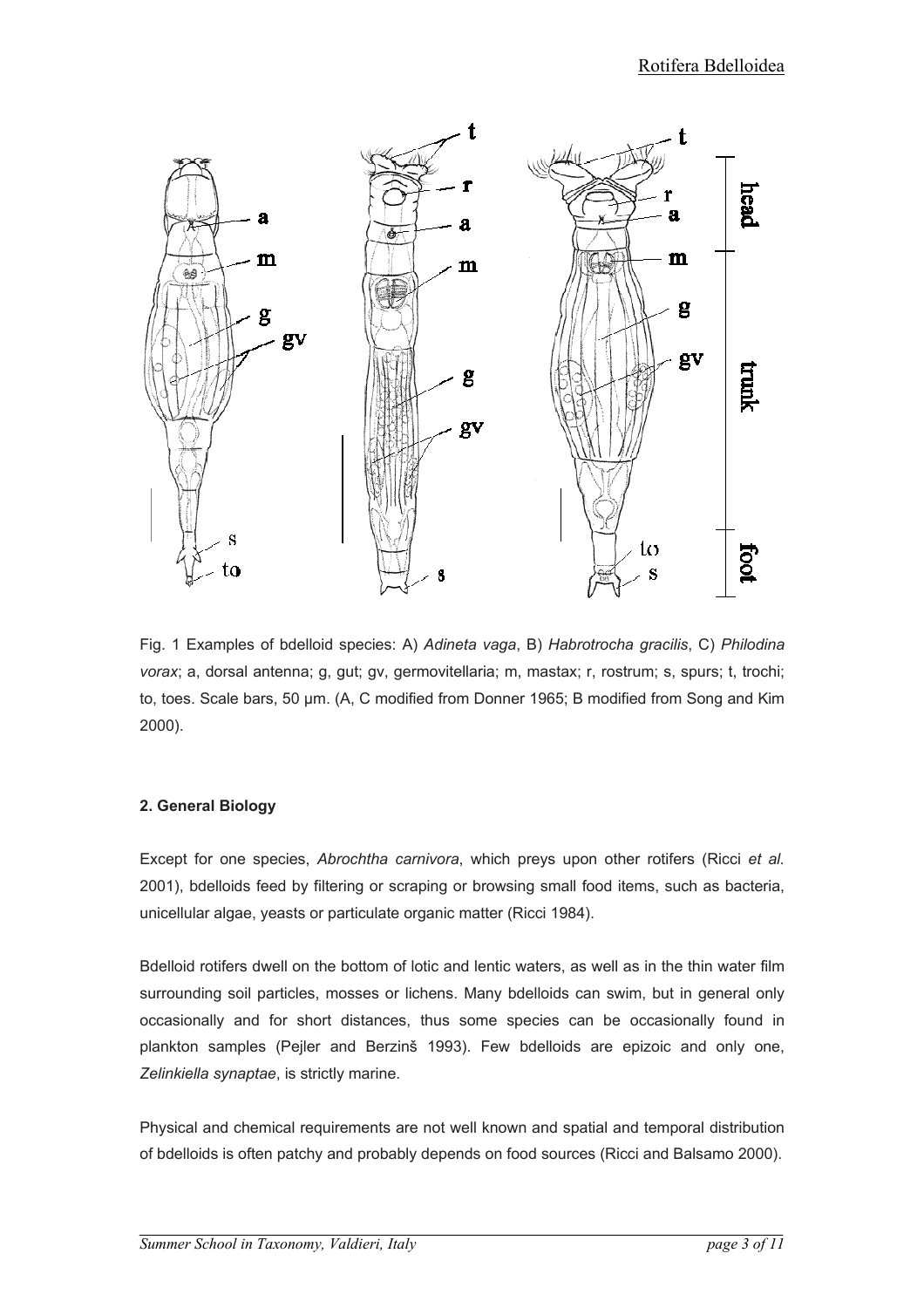

Fig. 2 SEM pictures of trophi of bdelloid rotifers in cephalic view: a-b, Philodinavida; c, Adinetida; d-l, Philodinida; a, Henoceros falcatus; b, Abrochtha carnivora; c, Adineta steineri; d, Anomopus telphusae; e, Macrotrachela crucicornis; f, Philodina citrina; g, Pleuretra reticulata; h, Zelinkiella synaptae; i, Dissotrocha aculeata; j, Didymodactylos carnosus; k, Mniobia magna; l, Otostephanos donneri. Scale bar = 5 µm. (Modified from Melone and Fontaneto 2005)

# 3. Life Cycle

Under laboratory conditions, their life cycle is about 30 days, during which they can lay 30–40 eggs (Ricci 1983). Life span in the field is unknown. In response to disturbance (e.g. evaporation of environmental water) bdelloids enter anhydrobiosis, and will resume activity when the habitat conditions become suitable again. The rate of recovery depends upon species (Ricci 1998), length of desiccation period (Caprioli and Ricci 2001) and rotifer age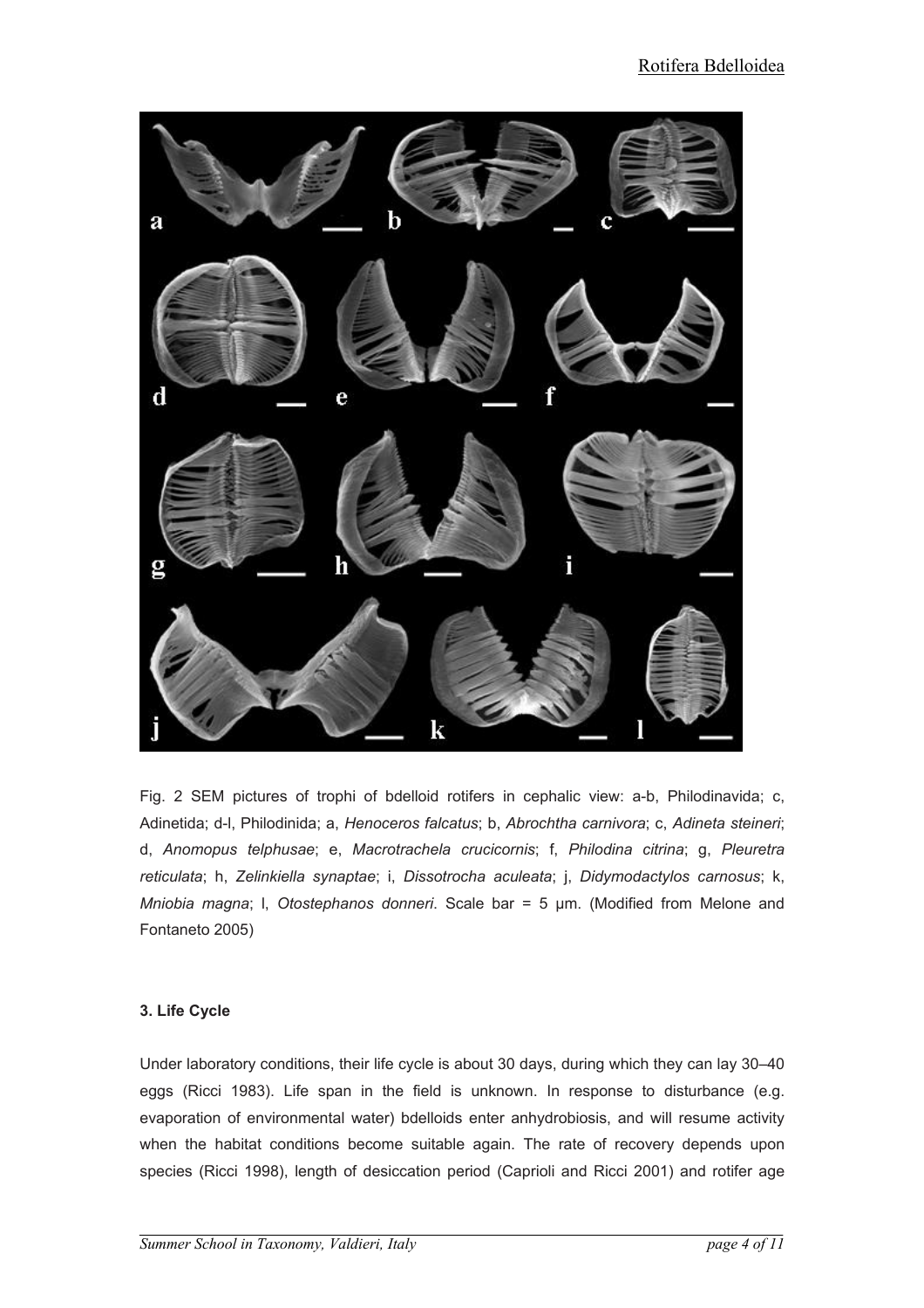(Ricci 1987; Örstan 1995; Orsenigo et al. 1998). In any case, dormancy represents a blind period in the bdelloid life, because they will resume their life without considering the time spent dormant. It seems that some species do really need to become dormant from time to time: constantly stable conditions seem to drive laboratory cultures to decline (Ricci 2001).

#### 4. Collection and Specimen Preparation

Bdelloid rotifers may be found in the plankton and periphyton, and as interstitial fauna or psammon. Planktonic and littoral bdelloids are collected by dragging a plankton net (mesh size: 25-50  $\mu$ m) through the open water, submerged vegetation, littoral macrophytes or algae. Bdelloids inhabiting periphyton may be collected using a flexible collecting tube attached to a large syringe. Alternatively, plant material, debris and algae can be squeezed over a plankton net. Creeping animals can be collected by scraping various substrata. Psammon is collected with coring devices, dredges etc., or simply by scraping the uppermost centimetres of sand with a vial. The sand is consequently mixed with water, and after momentary settling the water is decanted through a plankton net. At the shore, samples taken below the mean water level, and especially in the intertidal zone, will yield some bdelloid rotifers. Quantitative sampling is possible, although difficult, and we suggest to follow the recommendations by Wallace & Ricci (2002). Higgins & Thiel (1988) and Giere (1993) can also be consulted, as methods developed for other microscopic or small organisms can be applied to rotifers as well. After collection, samples have to be quickly transferred unaltered to the laboratory for examination.

Many bdelloid rotifers live among mosses, lichens, roots and soil. Samples can be collected dry, stored for a long time, and then re-hydrated in the lab to obtain living animals. Recovery success after long periods of dehydration may be scarce; thus, it is always better to look at the samples as soon as possible. To re-hydrate dry samples, put a small piece of moss in a petri dish and add distilled water; after few minutes some bdelloids will start moving, recovering from anhydrobiosis. These animals can be collected and analysed.

Trophi can be observed by microscope at high magnification, squeezing the animals under a coverglass. However, for a more detailed examination preparation of trophi is necessary. This can be done by adding a small drop of NaOCl, which will dissolve soft tissues and enhance recognizability of trophi features. For details on SEM preparation follow De Smet (1998) and Segers (2004), or consult the rotifer trophi web page (http://users.unimi.it/melone/trophi).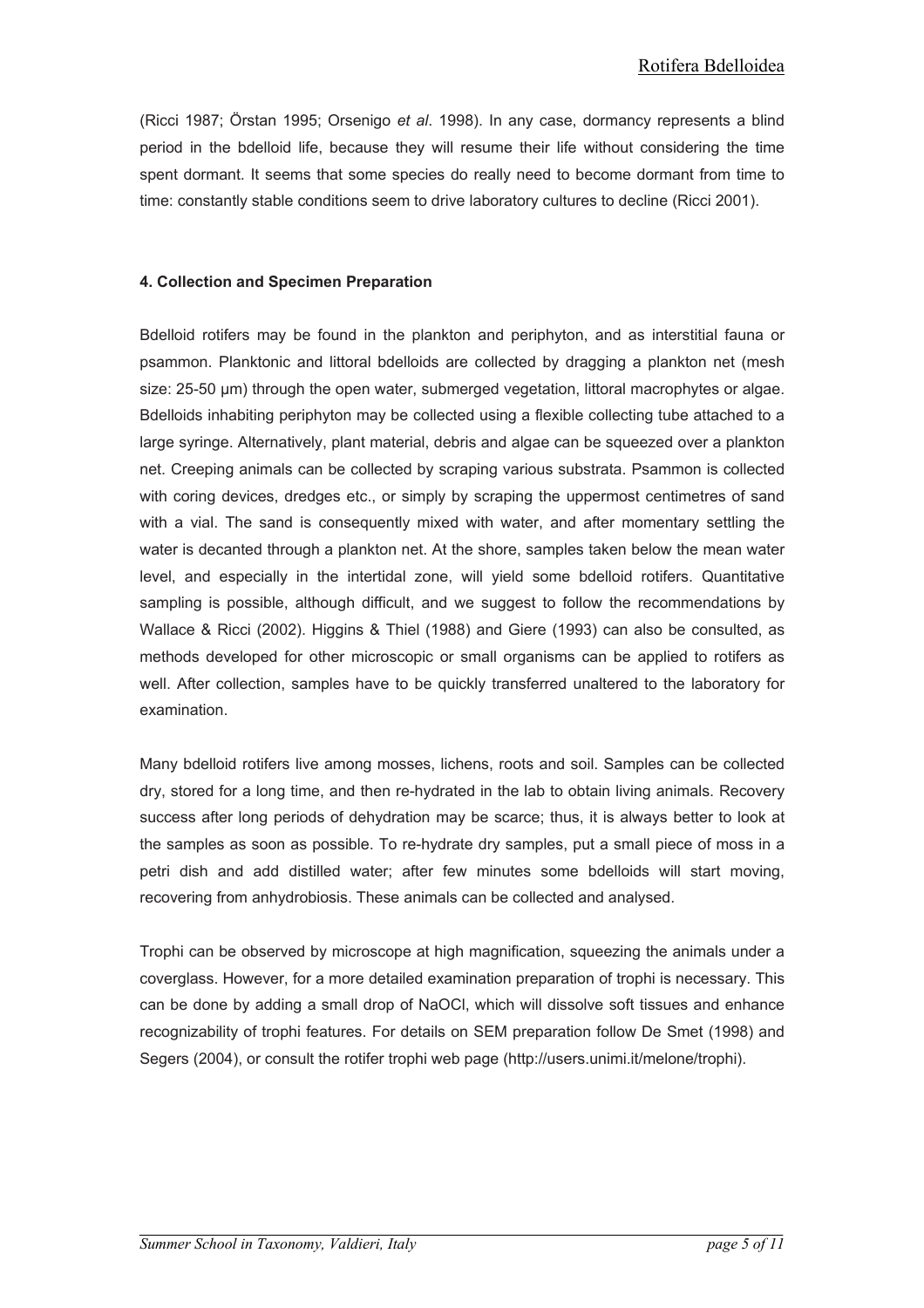## 5. Key to Bdelloidea Families and Genera

Only careful observation of living specimens allows appropriate identification of bdelloid species. Most of the taxonomically important features are poorly detectable, or not visible, in contracted specimens and can only be seen in active animals. Thus the use of preserved samples for listing bdelloid species is useless. Two keys to species are available (Bartoš 1951; Donner 1965); other keys relate to generic identification, and among them a useful pictorial key has been produced recently (Ricci and Melone 2000).

Because of obligate parthenogenesis, the species of bdelloids are strictly 'morphospecies', even if, quite surprisingly for such a group of understudied animals, clusters from molecular analyses and from geometric morphometrics analyses of the shape and size of trophi well match traditional species (Fontaneto et al. 2007b). In contrast to monogonont rotifers, trophi morphology of bdelloids is rather uniform and cannot be used for species identification. No extensive revision of the established bdelloid taxonomy has been done so far.

The following taxonomic key considers all bdelloid families and genera known in freshwater habitats.

| 1.    | Trophi (jaws) close to mouth opening; can be extruded when the animal is                                                                                                |
|-------|-------------------------------------------------------------------------------------------------------------------------------------------------------------------------|
| 2.(1) |                                                                                                                                                                         |
| 3.(2) |                                                                                                                                                                         |
| 4.(1) |                                                                                                                                                                         |
| 5.(4) | Foot short with several papillae on the posterior border of the penultimate pseudo-                                                                                     |
| 6.(4) | Stomach without visible lumen and with round pellets within its wall. Pedicels of trochi<br>Stomach with thick walls, with a lumen and not completely filled with round |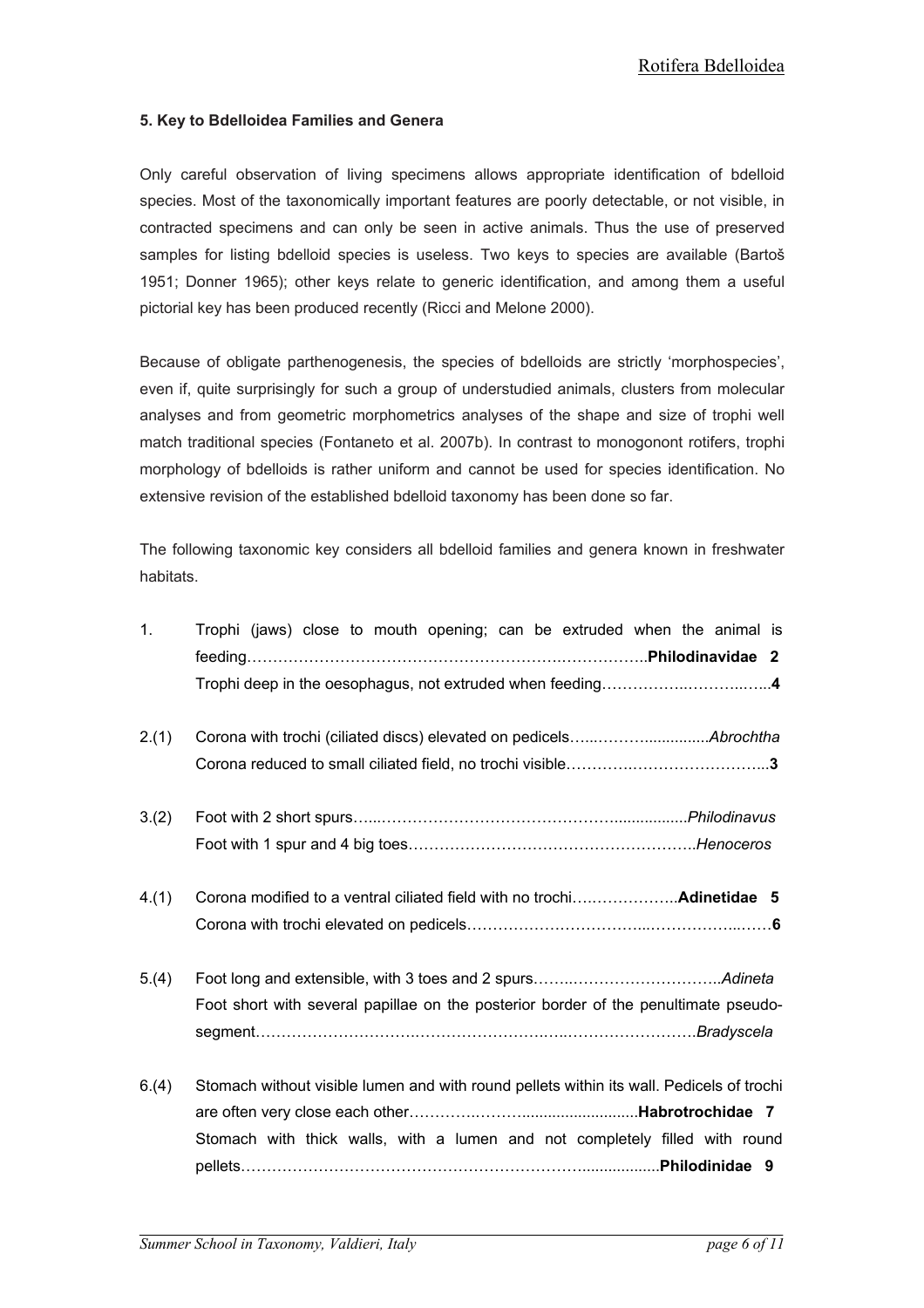| 7.(6)  | with remarkably large lobe, that partially covers<br>Upper lip<br>the                                                                             |
|--------|---------------------------------------------------------------------------------------------------------------------------------------------------|
|        |                                                                                                                                                   |
| 8.(7)  | trochus has a transversal cuticular ring, ventrally and dorsally<br>Each                                                                          |
| 9.(6)  |                                                                                                                                                   |
| 10.(9) |                                                                                                                                                   |
| 11.(9) |                                                                                                                                                   |
|        |                                                                                                                                                   |
|        | 13.(12) Viviparous, often eye-spots on rostrum; rostrum extended also<br>when                                                                     |
|        |                                                                                                                                                   |
|        |                                                                                                                                                   |
|        | 16.(14) Integument thick and sculptured; eye-spots not evidentPleuretra<br>Integument thin and smooth; eye-spots, when visible, on brainPhilodina |

## 6. References

Bartoš E. (1951) The Czeckoslovak Rotatoria of the order Bdelloidea. Vestnik Ceskoslovenske spolecnosti zoologicke 15: 241–500.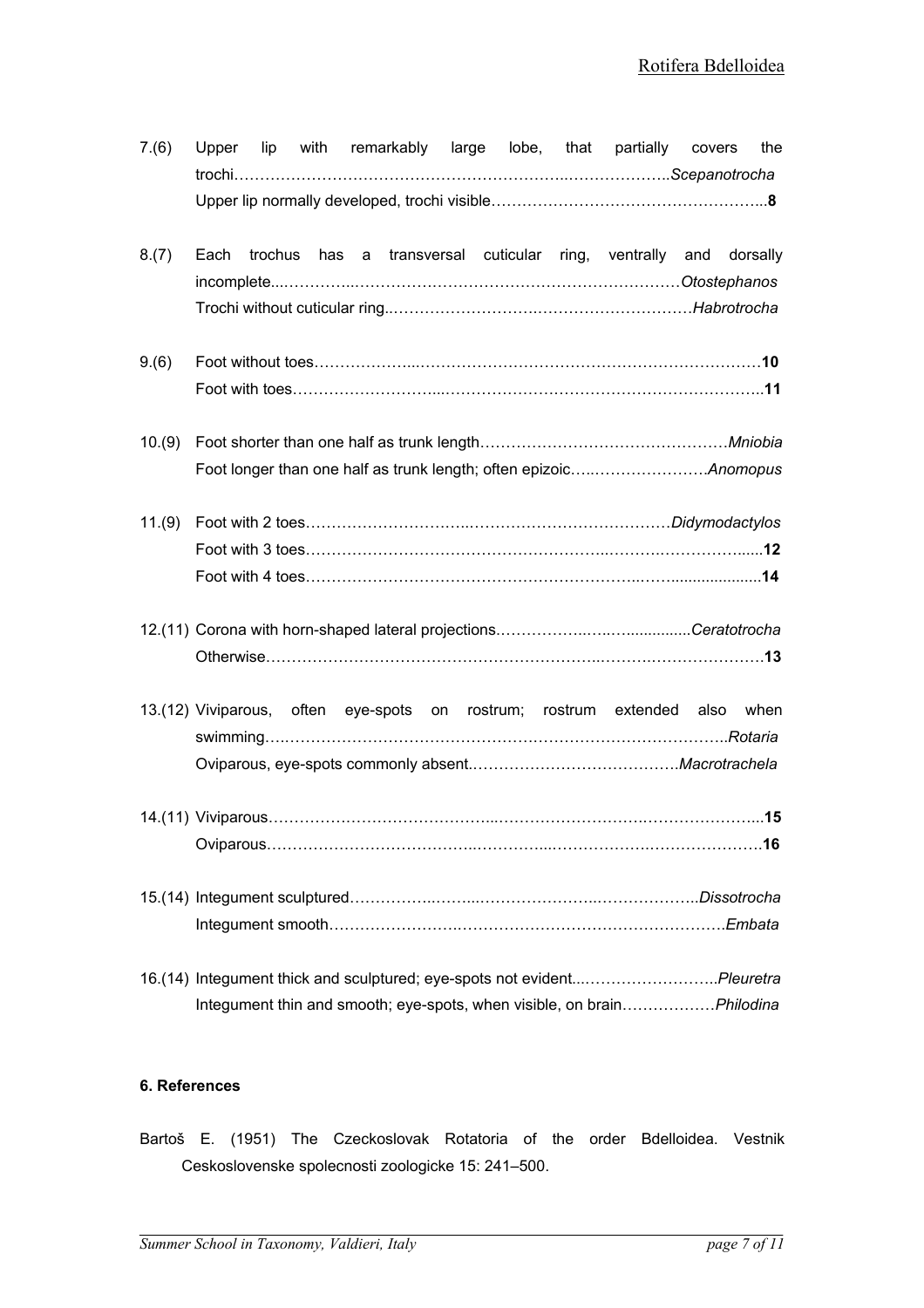- Caprioli M. and Ricci C. (2001) Recipes for successful anhydrobiosis in bdelloid rotifers. Hydrobiologia 446/447: 13–17.
- De Beauchamp P.M. (1909) Recherches sur les Rotifères: les formations tégumentaires et l'appareil digestif. Archives de zoologie expérimentale et générale IV Series 10: 1–410.
- De Smet WH (1998) Preparation of rotifer trophi for light and scanning electron microscopy. Hydrobiologia 387/388: 117-121.
- Donner J. (1965) Ordnung Bdelloidea (Rotifera, Rädertiere). Akademie Verlag, Berlin. Pp 297. (in German)
- Fernando C.H. and Zankai N.P. (1981) The rotifera of Malaysia and Singapore with remarks on some species. Hydrobiologia 78: 205–219.
- Fontaneto D., Ficetola G.F., Ambrosini R. & Ricci C., 2006 Patterns of diversity in microscopic animals: are they comparable to those in protists or in larger animals? Global Ecology and Biogeography 15: 153-162.
- Fontaneto D., Herniou E.A., Barraclough T.G. & Ricci C., 2007a On the global distribution of microscopic animals: new worldwide data on bdelloid rotifers. Zoological Studies 46: 336-346.
- Fontaneto D., Herniou E.A., Boschetti C., Caprioli M., Melone G., Ricci C. & Barraclough T.G., 2007b – Evidence for independently evolving species in bdelloid rotifers. PLoS Biology 5: 914-921.
- Fontaneto D., Barraclough T.G., Chen K., Ricci C. & Herniou E.A., 2008 Molecular evidence for broad-scale distributions in bdelloid rotifers: everything is not everywhere but most things are very widespread. Molecular Ecology 17: 3136-3146.
- Gilbert J.J. (1974) Dormancy in rotifers. Transactions of the American Microscopical Society 93: 490–513.
- Gilbert J.J. (1983) Rotifera. In Adiyodi K.G. and Adiyodi R.G. (Eds) Reproductive biology of invertebrates. Vol. I: oogenesis, oviposition and oosorption. Pp 181–209. Wiley and Sons.
- Giere O (1993) Meiobenthology: The microscopic fauna in aquatic sediments. Springer-Verlag, Berlin.
- Higgins RP & Thiel H (1988) Introduction to the study of meiofauna. Smithsonian Institution Press, Washington D.C.
- Karunakaran L. and Johnson A. (1978) A contribution to the rotifer fauna of Singapore and Malaysia. Malayan Nature Journal 32: 173–208.
- Mark Welch D. and Meselson M. (2000) Evidence for the evolution of bdelloid rotifers without sexual reproduction or genetic exchange. Science 288: 1211–1215.
- Maynard Smith, J., 1986. Contemplating life without sex. Nature 324: 300-301.
- Melone G. and Ricci C. (1995) Rotatory apparatus in bdelloids. Hydrobiologia 313/314: 91– 98.
- Melone G., Ricci C. and Segers H. (1998) The trophi of Bdelloidea (Rotifera): a comparative study across the class. Canadian Journal of Zoology 76: 1755–1765.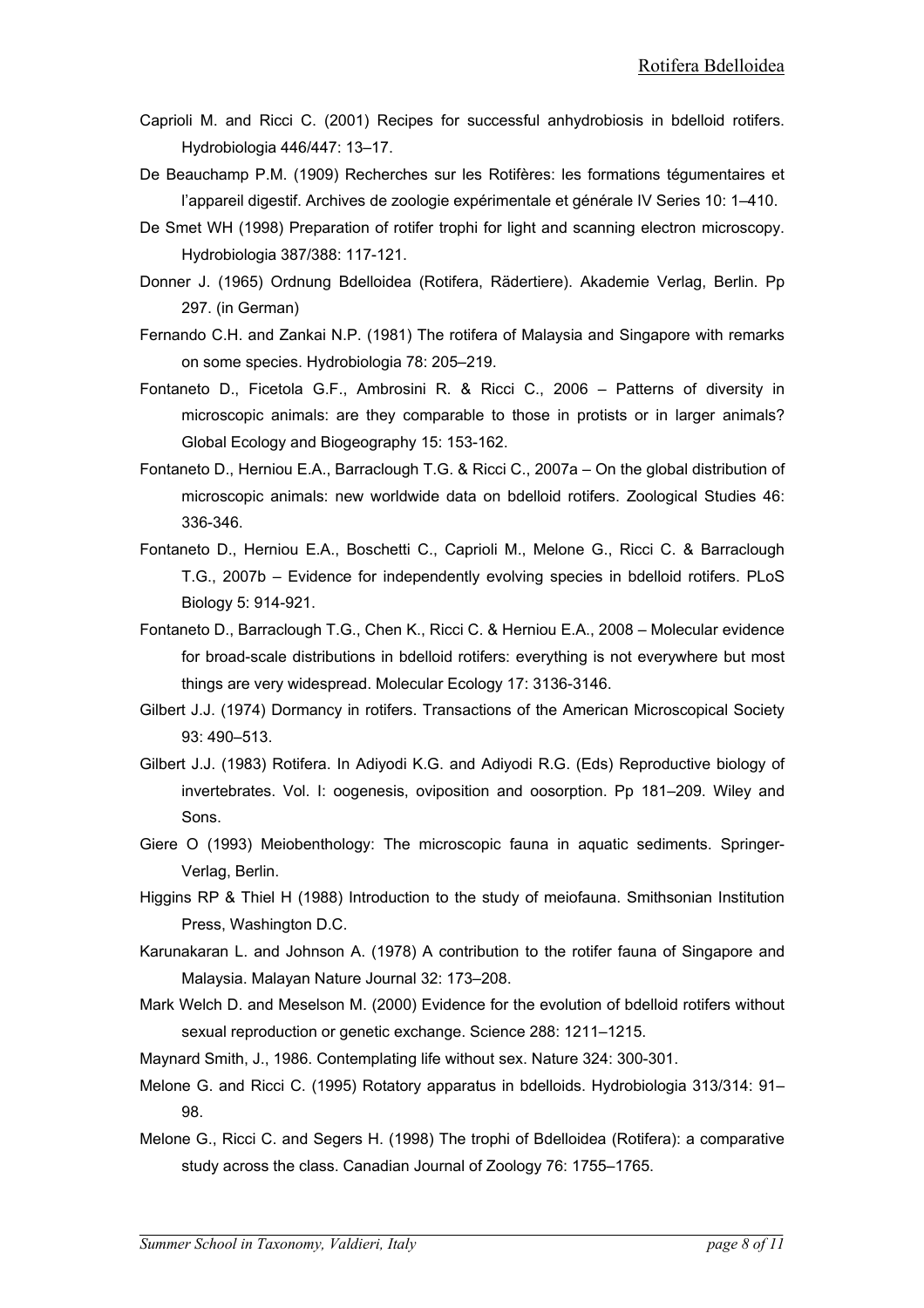- Melone G. & Fontaneto D., 2005 Trophi structure in bdelloid rotifers. Hydrobiologia 546: 197-202.
- Orsenigo S., Ricci C. and Caprioli M. (1998) The paradox of bdelloid egg size. Hydrobiologia 387/388: 317–320.
- Örstan A. (1995) Desiccation survival of the eggs of the rotifer Adineta vaga (Davies, 1873). Hydrobiologia 313/314: 373 – 375.
- Peiler B. and Berzinš B. (1993) On choice of substrate and habitat in bdelloid rotifers. Hydrobiologia 255/256: 333–338.
- Ricci C. (1983) Life histories of some species of Rotifera Bdelloidea. Hydrobiologia 104: 175– 180.
- Ricci C. (1984) Culturing of some bdelloid rotifers. Hydrobiologia 112: 45–51.
- Ricci C. (1987) Ecology of bdelloids: how to be successful. Hydrobiologia 147: 117–127.
- Ricci C. (1992) Rotifers: parthenogenesis and heterogony. In Dallai R. (Ed.) Sex origin and evolution Pp 329–341. Selected Symposia and Monographs U.Z.I., 6, Mucchi, Modena.
- Ricci C. (1998) Anhydrobiotic capabilities of bdelloid rotifers. Hydrobiologia 387/388: 321– 326.
- Ricci C. (2001) Dormancy patterns in rotifers. Hydrobiologia 446/447: 1–11.
- Ricci C. and Balsamo M. (2000) The biology and ecology of lotic rotifers and gastrotrichs. Freshwater Biology 44: 15–28.
- Ricci C. and Melone G. (2000) Key to the identification of the genera of bdelloid rotifers. Hydrobiologia 418: 73–80.
- Ricci C., Melone G. and Walsh E.J. (2001) A carnivorous bdelloid rotifer, Abrochtha carnivora n.sp. Invertebrate Biology 120: 136–141.
- Segers H. (2001) Zoogeography of the Southeast Asian Rotifera. Hydrobiologia 446/447: 233–246.
- Segers H (2004) Rotifera: Monogononta. In: Freshwater Invertebrates of the Malaysian Region, Yule CM & Yong HS (eds), pp. 112-116, Academy of Sciences Malaysia and Monash University, Malaysia, Kuala Lumpur.
- SEGERS, H. (2007) Annotated checklist of the rotifers (Phylum Rotifera) with notes on nomenclature, taxonomy and distribution. Zootaxa 1564: 1-104.
- Shiel R.J. (1995) A guide to identification of rotifers, cladocerans and copepods from Australian inland waters. C.R.C.F.E. Identification Guide No. 3. Murray-Darling Freshwater Research Centre. Pp 144.

Song M.O. and Kim W. (2000) Bdelloid rotifers from Korea. Hydrobiologia 439: 91–101.

- Sudzuki M. (1989) Rotifera from the Oriental Region and their characteristics. Special Issue celebrating the Centennial Anniversary of the Foundation of Nihon Daigaku University, Tokyo 3: 325–366.
- Wallace RL & Ricci C (2002) Rotifera. In: Freshwater Meiofauna: Biology and Ecology, Rundle SD, Robertson AL & Schmid-Araya JM (eds), pp. 15-44, Backhuys Publishers, Leiden, The Netherlands.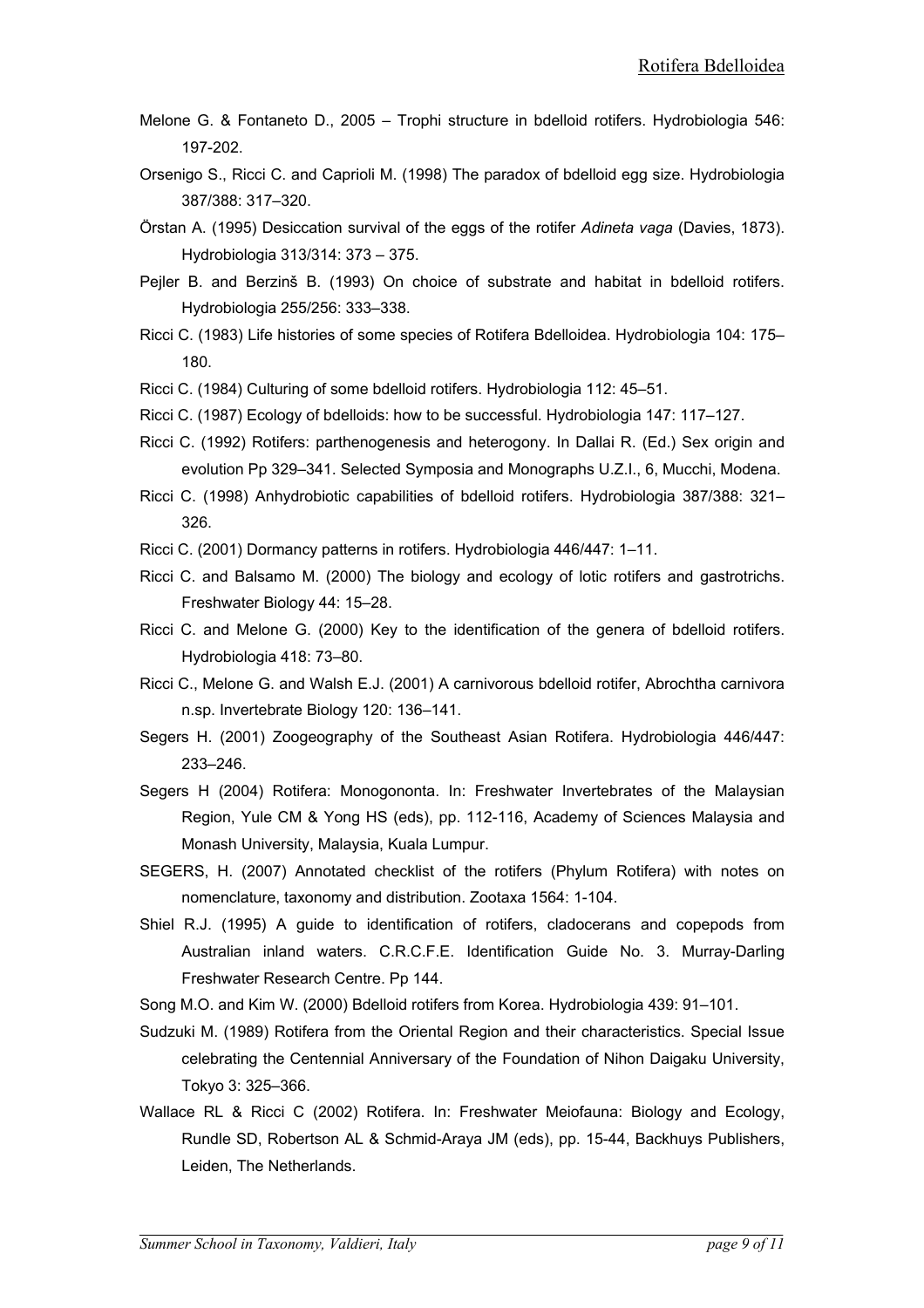

Scanning Electron Microscopy pictures of animals of the genus Rotaria: (A) R. neptunia, (B) R. macrura, (C) R. tardigrada, (D) R. sordida. (Modified from Fontaneto et al., 2007b).